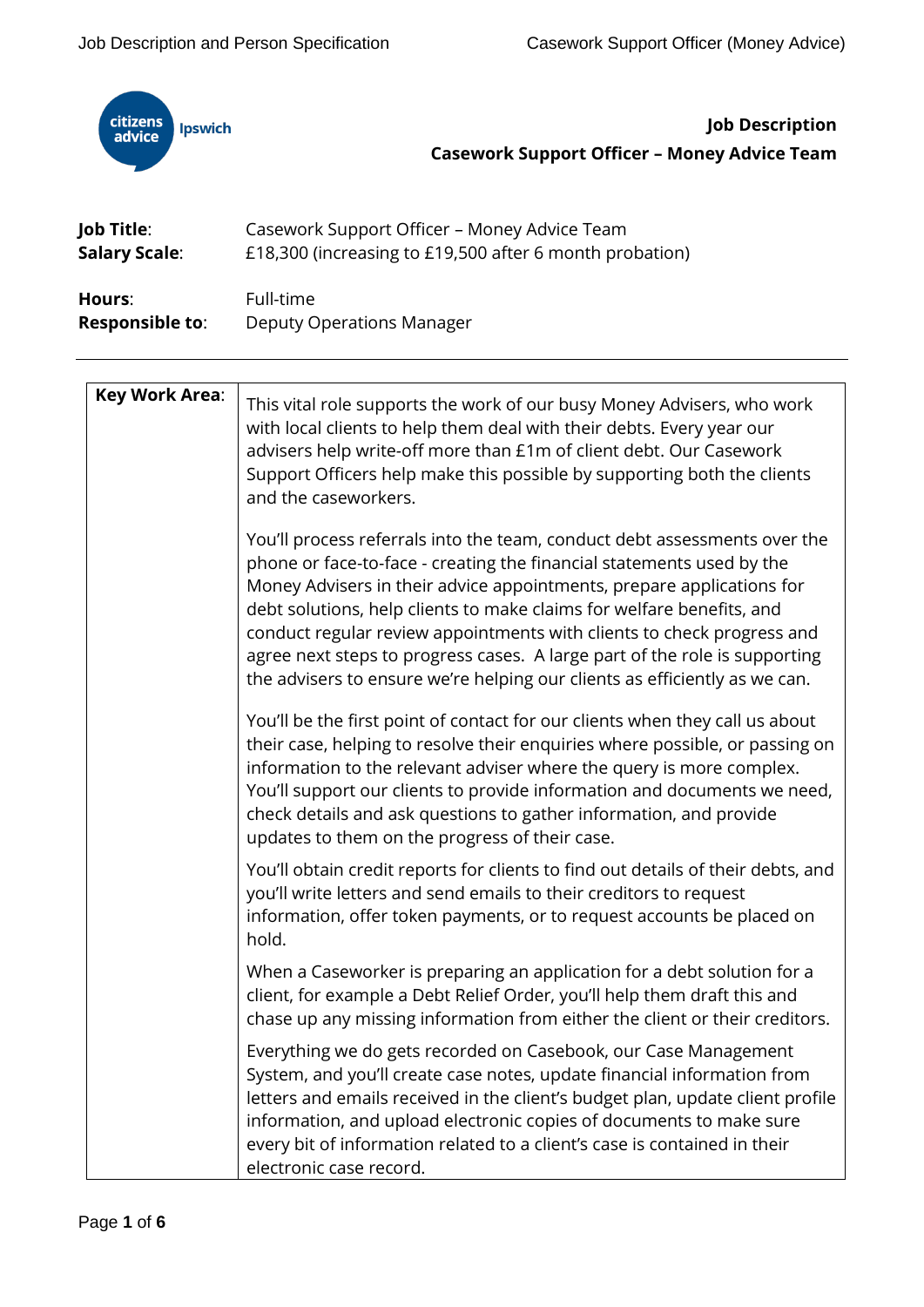# **Key Responsibilities**

### **Service Delivery - Casework**

To support our team of specialist Money Advisers with their active caseloads, which will involve helping clients via several different channels – by telephone, face-to-face, email, webchat and video calls.

Helping clients progress their case by:

- Assisting clients with queries relating to their case
- Supporting clients to obtain or prepare information needed to progress their case
- Conducting review appointments with clients using sensitive listening and questioning skills, to allow clients to explain their progress and any barriers, and empower them to set their own priorities by agreeing next steps
- Writing letters, preparing factsheets and other information sources and sending to clients
- Use a range of information sources including the Citizens Advice AdviserNet website, CPAG Debt Advice Handbook, legislation, and case law to research, find interpret, and communicate relevant information to clients, creditors and colleagues.
- Act for the client where necessary by calculating, negotiating, drafting, or writing letters and telephoning creditors or public bodies.
- Reviewing and updating client budget plans and financial statements based on information from clients, creditors, and credit reference agencies
- Preparing and submitting applications for charitable grants on behalf of clients
- Preparing Debt Relief Order and Bankruptcy applications on the Insolvency Service website
- Supporting clients to apply for benefits such as Discretionary Housing Payment or Council Tax Reduction
- Sitting-in/observing Money Advice appointments from time-to-time to develop subject knowledge and/or assist the adviser with note-taking
- Identifying other issues affecting the client that arise during the case, and making referrals to other teams and external organisations, or signposting to sources of support where appropriate
- Assisting the Money Advisers with ad-hoc tasks relating to cases as required

## **Debt Assessment**

- Monitoring incoming referrals and process these in line with office procedures
- Conducting interviews with clients to create a budget plan for them, based on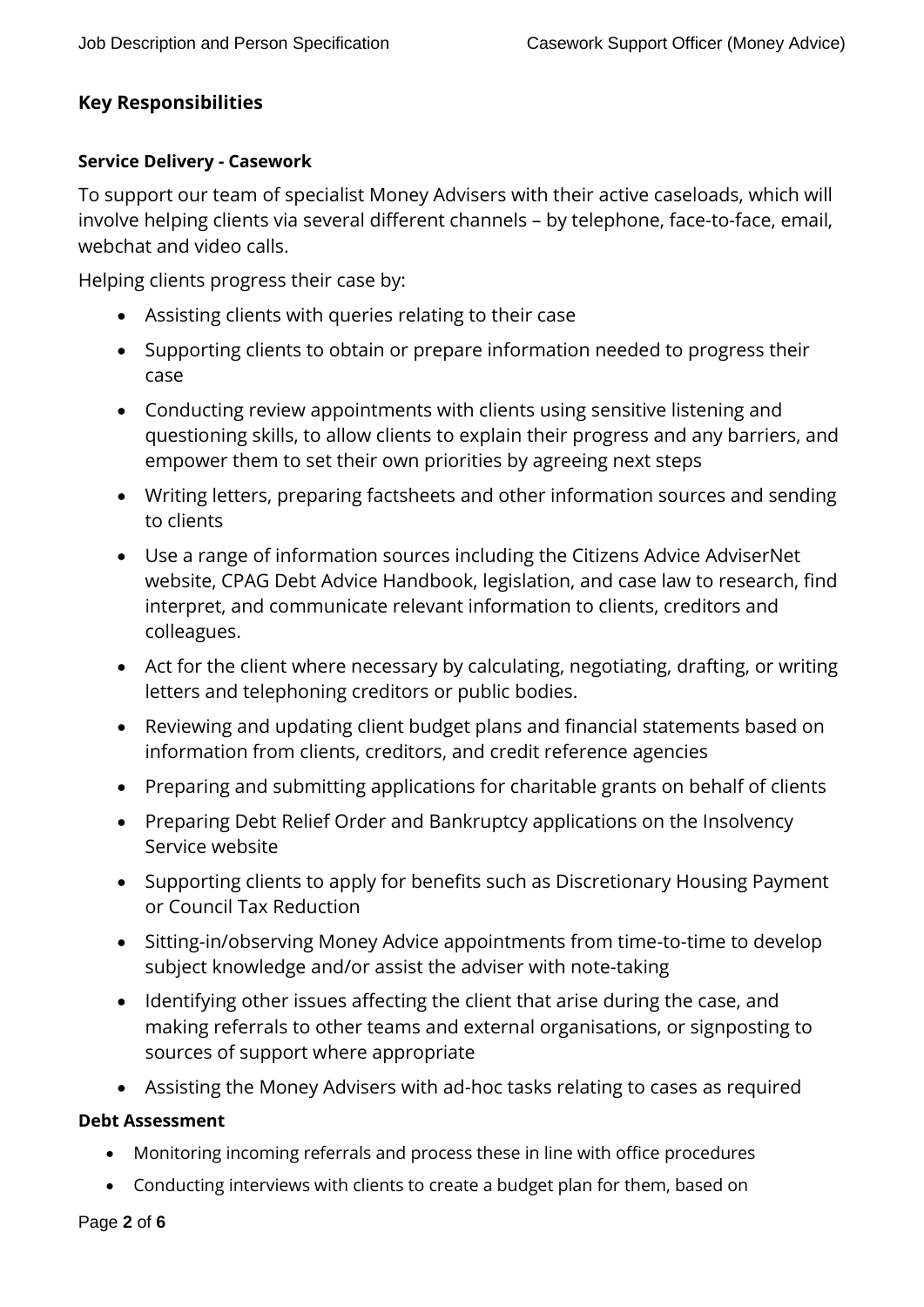information they provide to us about their debts, assets, income and expenditure

• Triaging cases and deciding the most appropriate advice channel for the client based on the complexity of their case, any emergencies, vulnerabilities and the client's capability

#### **Administration**

- Answer incoming telephone calls, refer calls or take messages
- Manage the shared calendar for client appointments
- Process incoming and outgoing post, end emails received into the team's shared mailboxes
- Scan documents and attach to client's case files on the Case Management System, filing originals and returning these to clients when cases are closed
- Review and update Standard Operating Procedures (SOPs) for the team as needed

### **Case Management**

- Maintain up to date and accurate case records for the purposes of continuity of casework, information retrieval, statistical monitoring, and report preparation.
- Ensure that all casework conforms to the organisations Office Manual, FCA requirements, and quality standards set by the Money and Pensions Service (MaPS)

## **Social Policy**

- Keep up to date with current Citizens Advice research and campaigns
- Identify and flag potential evidence of social policy issues

#### **Professional Development**

- Undertake all appropriate training for the role, including self-led learning on the Citizens Advice Adviser Learning Pathway and debt-specific training from external providers
- Assist with initiatives for the improvement of the service
- Identify opportunities for further personal development

#### **Administration**

- Attend all internal and external meetings as agreed with line manager, taking minutes if required
- Prepare for and attend regular open case reviews and supervision sessions with line manager
- Ensure all work conforms to the organisation's systems and procedures
- Process client data in accordance with Data Protection law
- Support the equality, diversity and rights of clients and colleagues, behaving in a manner which is welcoming, non-judgemental and respects circumstances, priorities and rights
- Abide by health and safety guidelines and share responsibility for own safety and that of colleagues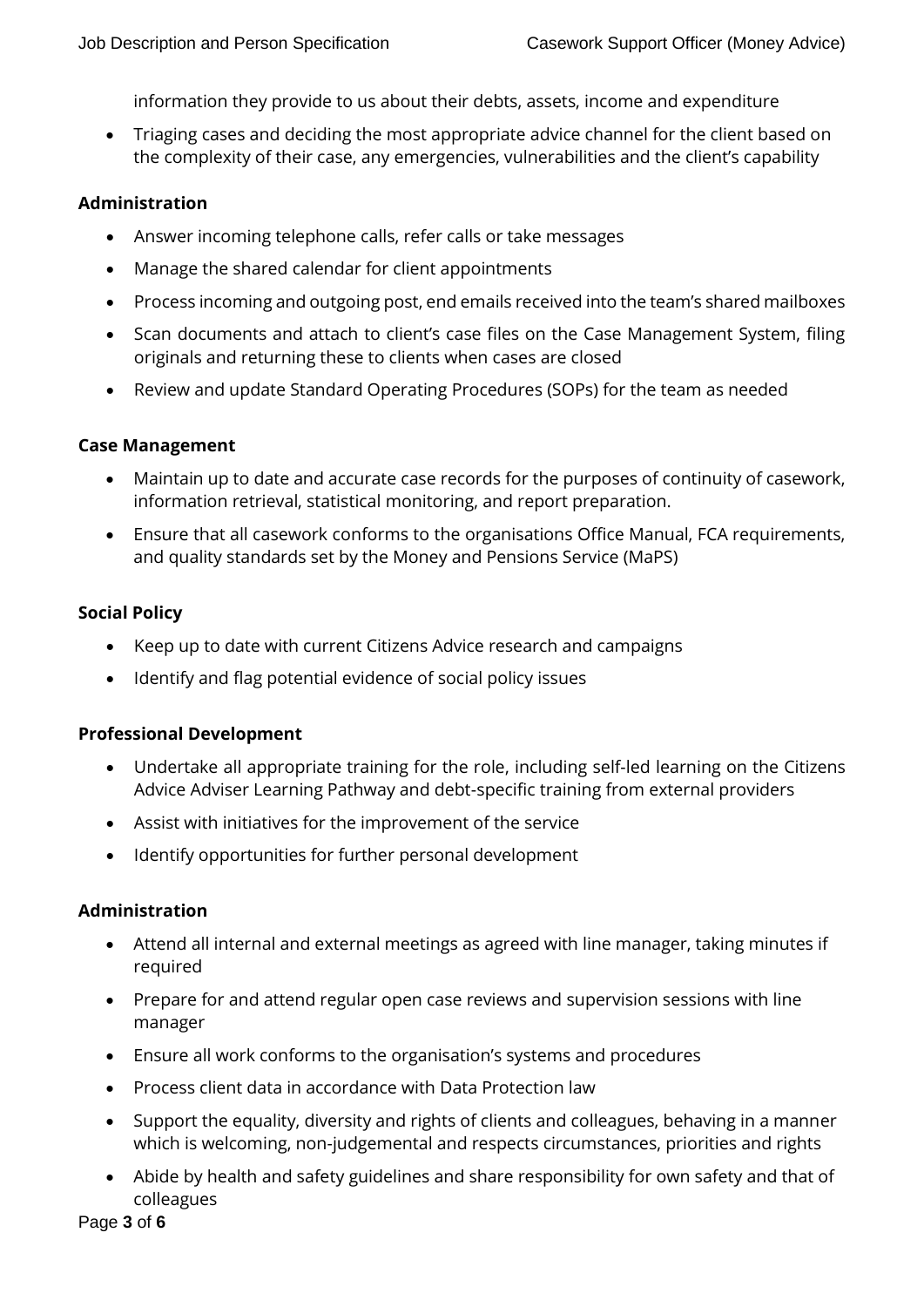- Demonstrate a knowledge of, and commitment to, the aims and values of Citizens Advice
- Carry out any other tasks that may be within the scope of the post to ensure the effective delivery and development of the service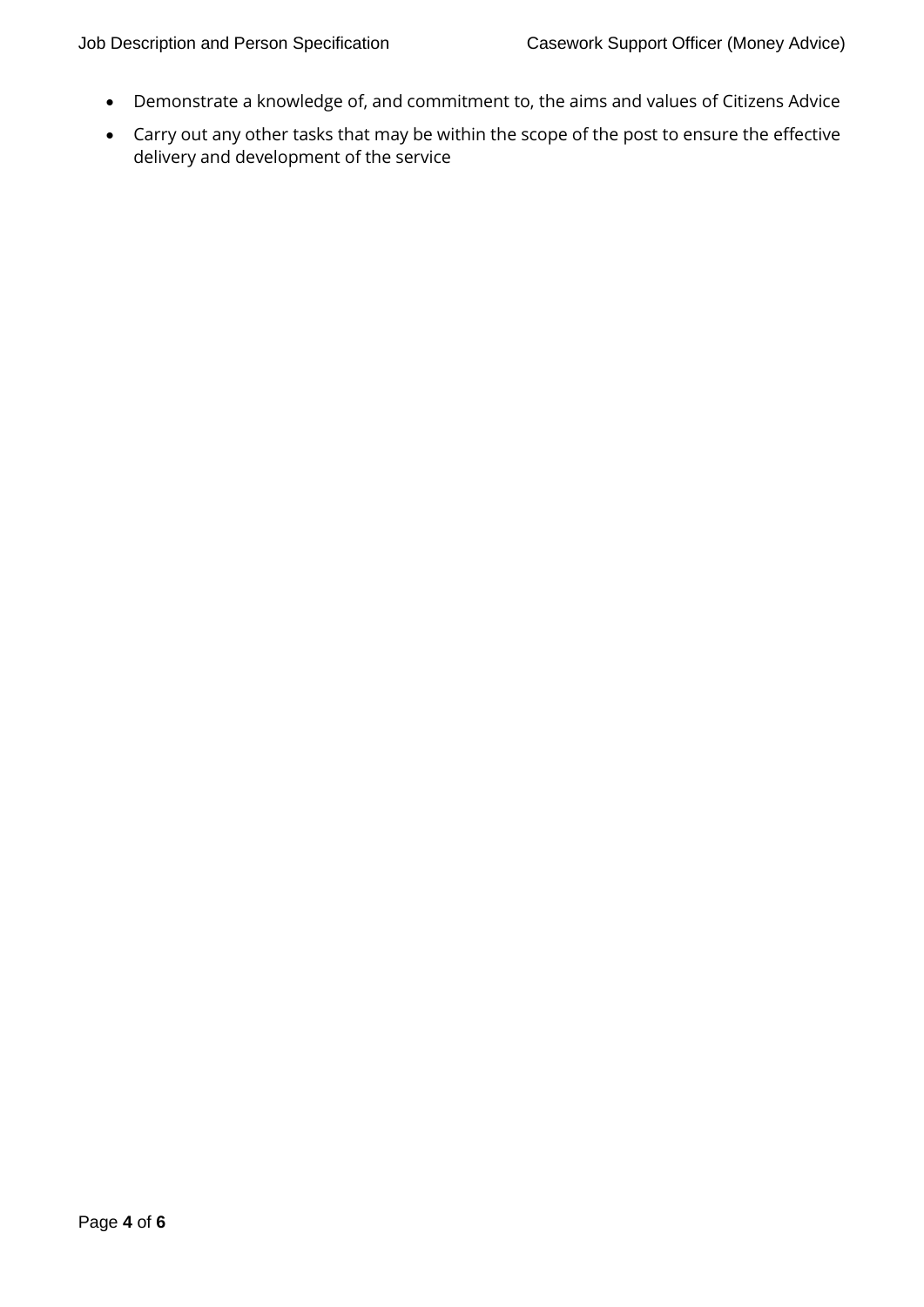

**Person Specification** 

| <b>Casework Support Officer - Money Advice Team</b> |  |  |  |  |
|-----------------------------------------------------|--|--|--|--|
|-----------------------------------------------------|--|--|--|--|

| <b>Criteria</b>        | <b>Essential</b>                                                                                                                                                                                                                                                                                                                                                                                                                                  | <b>Desirable</b>                                                     |
|------------------------|---------------------------------------------------------------------------------------------------------------------------------------------------------------------------------------------------------------------------------------------------------------------------------------------------------------------------------------------------------------------------------------------------------------------------------------------------|----------------------------------------------------------------------|
| Qualifications         | Either GCSE Maths and English at<br>grade C or higher, or equivalent,<br>including qualifications obtained<br>outside the UK                                                                                                                                                                                                                                                                                                                      | Has completed training in<br>advice work                             |
| Skills/competencies    | Excellent verbal and written skills<br>Ability to write clearly and<br>accurately, communicate effectively<br>face to face and on the phone<br>Ability to talk to people from all<br>backgrounds and at all levels<br>Ability to discuss personal and<br>sensitive information with clients in<br>a confident, respectful and non-<br>judgemental manner<br>Excellent IT skills and fully<br>proficient at using Microsoft Office<br>applications | An interest in future<br>development towards a<br>Money Adviser role |
|                        | Numeracy skills and the ability to<br>work with numbers, performing<br>simple calculations and<br>understanding the data.                                                                                                                                                                                                                                                                                                                         |                                                                      |
| Experience<br>Required | Experience of working with a<br>diverse range of people                                                                                                                                                                                                                                                                                                                                                                                           | Experience of working in a<br>customer facing role                   |
|                        | Experience of working with IT<br>systems and Microsoft packages                                                                                                                                                                                                                                                                                                                                                                                   | Experience of working in an<br>office-based environment              |
|                        |                                                                                                                                                                                                                                                                                                                                                                                                                                                   | Knowledge of personal<br>finances and budgeting                      |
|                        |                                                                                                                                                                                                                                                                                                                                                                                                                                                   | Proven experience of<br>managing a caseload                          |